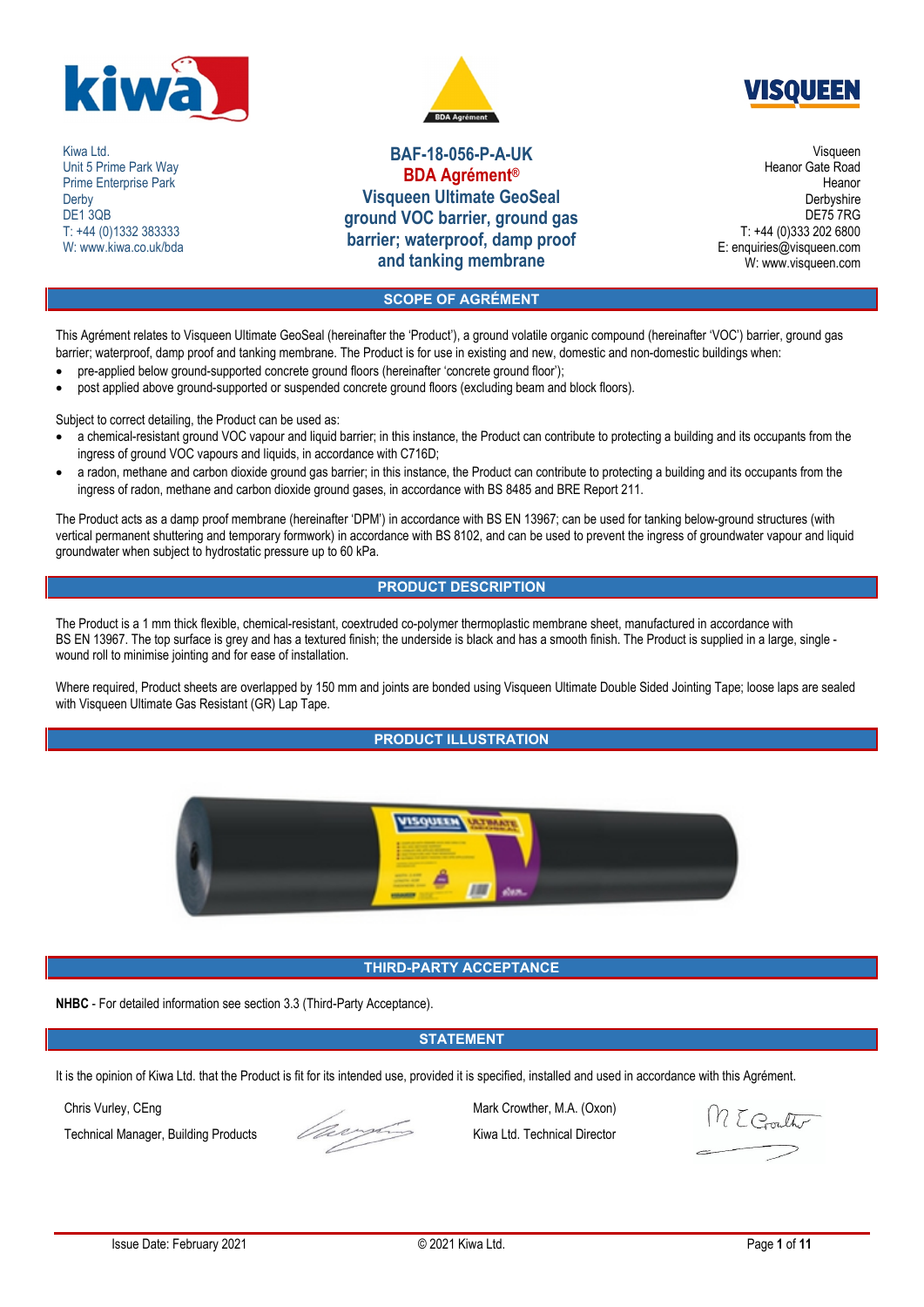## **SUMMARY OF AGRÉMENT**

This document provides independent information to specifiers, building control personnel, contractors, installers and other construction industry professionals considering the fitness for the intended use of the Product. This Agrément covers the following:

- Conditions of use;
- Factory Production Control, Quality Management System and the Annual Verification procedure;
- Points of attention for the Specifier and examples of details;
- Installation;
- Independently assessed Product characteristics and other information;
- Compliance with national Building Regulations, other regulatory requirements and Third-Party Acceptance, as appropriate.
- Sources, including codes of practice, test and calculation reports.

## **MAJOR POINTS OF ASSESSMENT**

**Moisture control** - subject to correct detailing, the Product provides an effective barrier to (see section 2.1.10):

- the passage of liquid groundwater when subject to hydrostatic pressure up to 60 kPa;
- water vapour transmission.

**Strength** - the Product has adequate damage resistance to puncture, impact, static loading, tensile strength of lap joints, tensile strength and resistance to tearing (see section 2.1.11).

**Fire performance** - the Product is European Classification F\*, in accordance with BS EN 13501-1 (see section 2.1.12).

**Resistance to chemicals and ground gases** - the Product can provide resistance to (see section 2.1.13):

- nine challenge VOC chemical vapours;
- eight challenge VOC chemical liquids;
- radon, methane and carbon dioxide ground gases.

**Durability** - during its service life, the Product will remain effective against the ingress of ground VOC vapours and liquids, radon, methane and carbon dioxide ground gas, liquid groundwater and groundwater vapour. The Product will have a service life equivalent to that of the structure into which it is incorporated (see section 2.1.8).

**CE marking** - the Agrément holder has taken responsibility for CE marking the Product in accordance with all relevant harmonised European Product Standards. An asterisk (\*) appearing in this Agrément indicates that data shown is given in the Product manufacturer's Declaration of Performance (DoP).

**CONTENTS**

### **Chapter 1 - General considerations**

- 1.1 Conditions of use
- 1.2 Factory Production Control (FPC) and Quality Management System (QMS)
- 1.3 Annual verification procedure continuous surveillance
- **Chapter 2 - Technical assessment**
- 2.1 Points of attention to the Specifier
- 2.2 Examples of details
- 2.3 Installation
- 2.4 Independently assessed Product characteristics

2.5 - Product components and ancillary items

#### **Chapter 3 - CDM, national Building Regulations and Third-Party Acceptance**

- 3.1 The Construction (Design and Management) Regulations 2015 and The Construction (Design and Management) Regulations (Northern Ireland) 2016
- 3.2 National Building Regulations
- 3.3 Third-Party Acceptance

**Chapter 4 - Sources**

**Chapter 5 - Amendment history**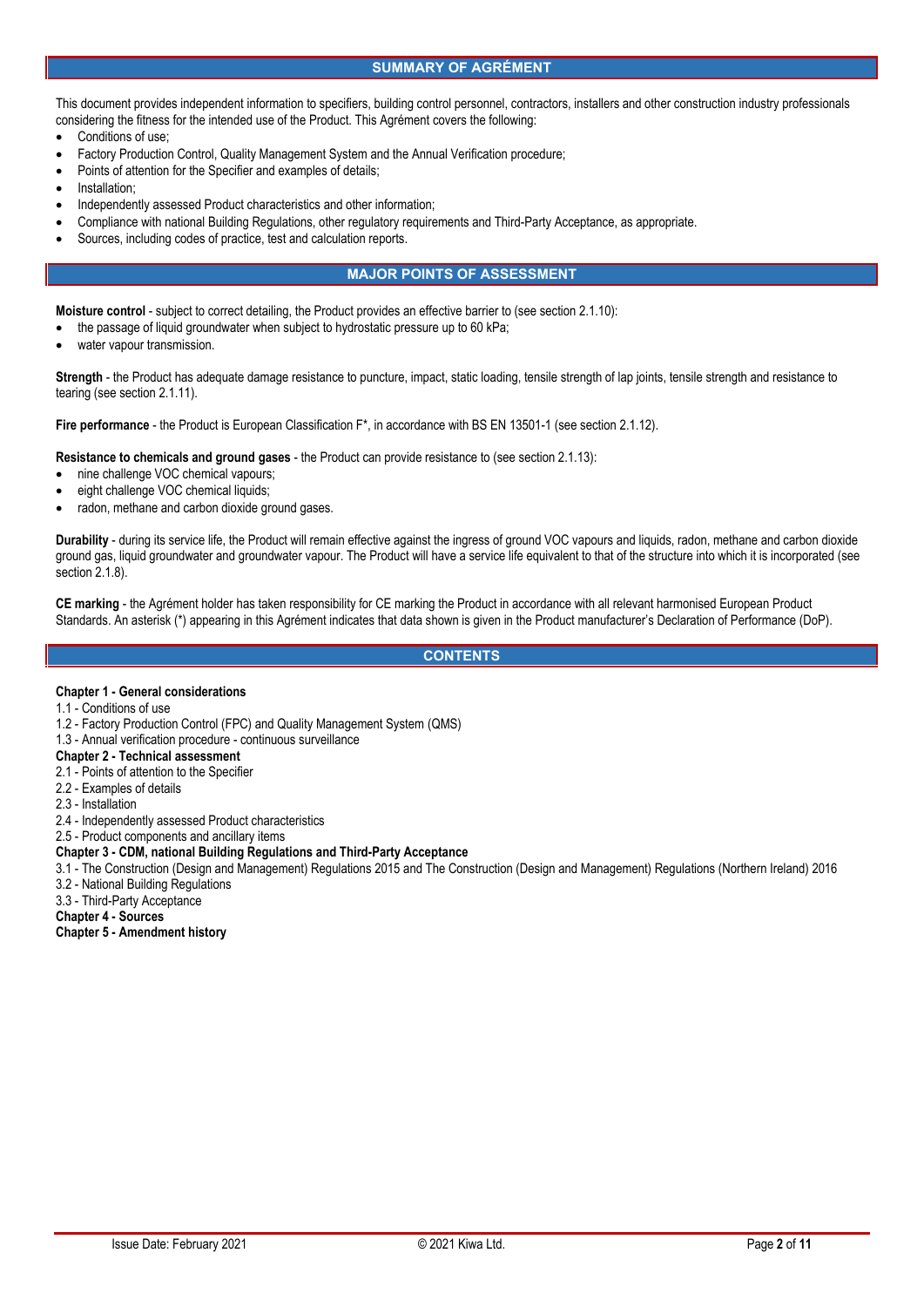## **1.1 - CONDITIONS OF USE**

## **1.1.1 Design considerations**

See section 2.1.

#### **1.1.2 Application**

The assessment of the Product relates to its use in accordance with this Agrément and the Agrément holder's requirements.

#### **1.1.3 Assessment**

Kiwa Ltd. has assessed the Product in combination with its relevant DoPs, test reports, technical literature and factory and site visits. Also, the NHBC Standards have been taken into consideration. Factory Production Control has been assessed.

#### **1.1.4 Installation supervision**

The quality of installation and workmanship shall be controlled by a competent person who shall be an employee of the installation company.

The Product shall be installed strictly in accordance with the instructions of the Agrément holder and the requirements of this Agrément.

#### **1.1.5 Geographical scope**

The validity of this document is limited to England, Wales, Scotland and Northern Ireland, with due regard to chapter 3 of this Agrément (CDM, national Building Regulations and Third-Party Acceptance).

#### **1.1.6 Validity**

The purpose of this BDA Agrément® is to provide for well-founded confidence to apply the Product within the Scope described. The validity of this Agrément is three years after the issue date, and as published on www.kiwa.co.uk/bda.

## **1.2 - FACTORY PRODUCTION CONTROL (FPC) AND QUALITY MANAGEMENT SYSTEM (QMS)**

Kiwa Ltd. has determined that the Agrément holder fulfils all obligations in relation to this Agrément in respect of the Product.

The initial FPC audit demonstrated that the Agrément holder has a satisfactory Quality Management System (QMS) and is committed to continuously improving their FPC operations.

Document control and record keeping procedures were deemed satisfactory.

A detailed Production Quality Specification (PQS) has been compiled to ensure traceability and compliance under the terms of this Agrément.

## **1.3 - ANNUAL VERIFICATION PROCEDURE - CONTINUOUS SURVEILLANCE**

To demonstrate that the FPC is in conformity with the requirements of the technical specification described in this Agrément, the continuous surveillance, assessment and approval of the FPC will be done at a frequency of not less than once per year by Kiwa Ltd.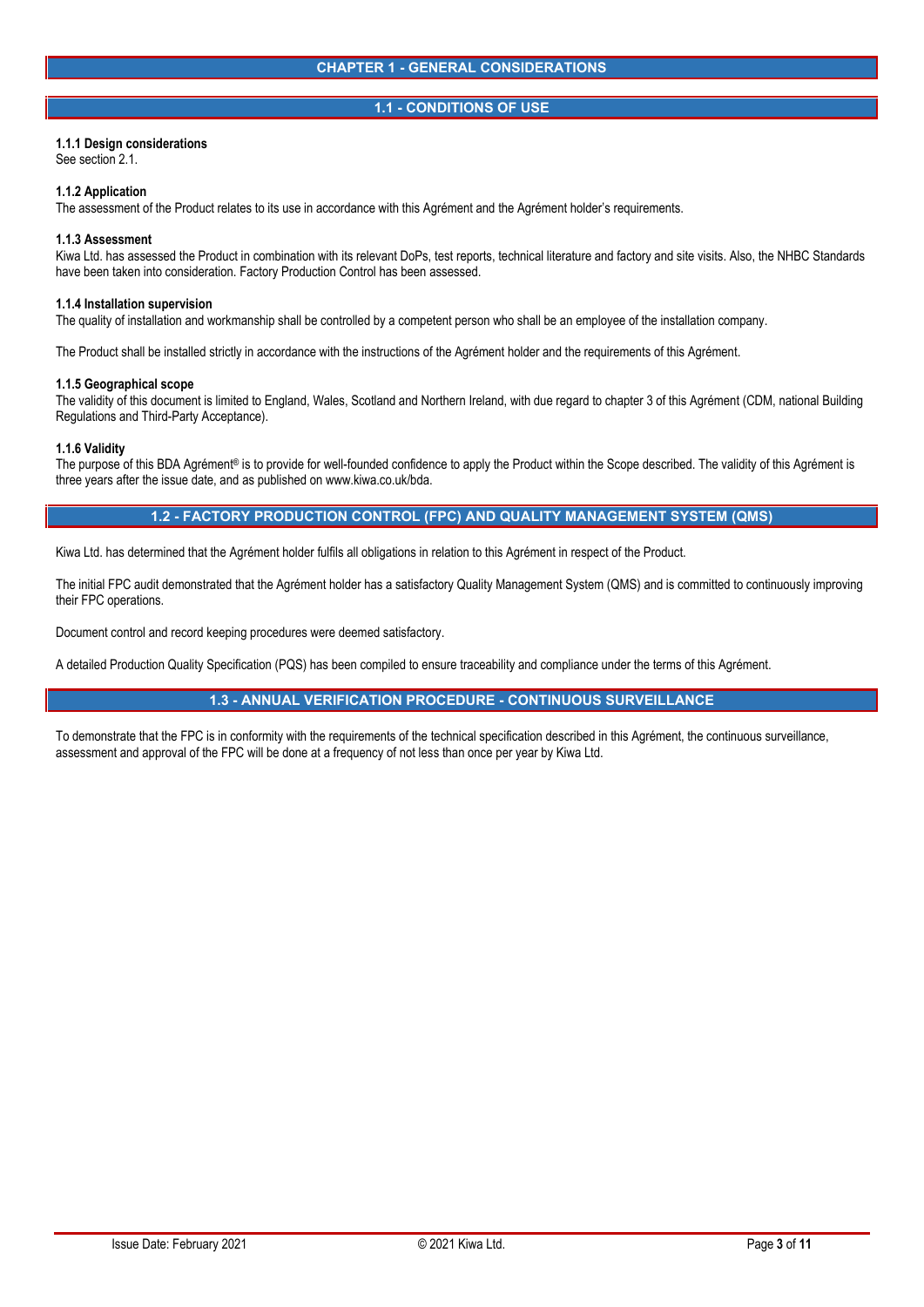#### **CHAPTER 2 - TECHNICAL ASSESSMENT**

This Agrément does not constitute a design guide for the Product. It is intended as an assessment of fitness for purpose only.

## **2.1 - POINTS OF ATTENTION TO THE SPECIFIER**

#### **2.1.1 Design responsibility**

A Specifier may undertake a project specific design in which case it is recommended that the Specifier co-operates closely with the Agrément holder. The Specifier or installing contractor is responsible for the final as-built design.

#### **2.1.2 Applied building physics (heat, air, moisture)**

The physical behaviour of the building incorporating the Product shall be verified as suitable by a competent specialist, who can be either a qualified employee of the Agrément holder or a qualified consultant. The Specialist will check the physical behaviour of the building design and if necessary can offer advice in respect of improvements to achieve the final specification. It is recommended that the Specialist co-operates closely with the Agrément holder.

#### **2.1.3 General design considerations**

The project specific design shall achieve complete integrity across the entire building footprint.

The application of the Product shall take account of possible differential movement in the floor due to ground settlement.

#### **Ground VOC and ground gases**

Design of ground VOC vapour and ground gas protective measures for buildings on contaminated land or in areas of risk shall be in accordance with the following minimum recommendations:

- BS 8485 Code of practice for the design of protective measures for methane and carbon dioxide ground gases for new buildings;
- BRE Report 211 Radon: Guidance on protective measures for new buildings;
- BRE Report 212 Construction of new building on gas-contaminated land;
- BRE Report 414 Protective measures for housing on ground gas-contaminated land;
- CIRIA C665 Assessing risks posed by hazardous ground gases to buildings;
- CIRIA C716D Remediating and mitigating risks from ground VOC vapours from land affected by contamination;
- CIRIA C735 Good practice on the testing and verification of protection systems for buildings against hazardous ground gases;
- CIRIA C748 Guidance on the use of plastic membranes as VOC vapour barriers;
- CIRIA R149 Protecting development from methane;
- CIEH The Local Authority Guide to Ground Gas.

The Specifier shall consider the site-specific ground gas regime and purpose criteria in BS 8485 such as the number of buildings, construction period, the complexity of the design and the experience of the workforce.

When medium to high levels of ground VOCs and ground gases are present or when the generation of gases still occurs, use a suspended pre-cast concrete ground floor or construct an open void beneath the ground-supported concrete ground floor, as ventilation beneath the ground floor will dilute and disperse ground gases to atmosphere. Sub-floor ventilation should be at least 150 mm deep and achieve at least one air exchange per 24 hours. An option for providing ventilation to a ground supported concrete ground floor is to install a Visqueen Gas Vent Mat.

Service ducts should be vented to prevent the possibility of ground gas accumulating in confined spaces.

The Product laps shall:

- be jointed and sealed by taping;
- form a continuous barrier with the gas-resistant damp-proof course (hereinafter 'DPC') in a wall.

The Product should not be taken through any masonry wall. A gas-resistant DPC should be taken through the inner blockwork leaf by a minimum of 150 mm and be incorporated below the Visqueen Preformed Cavity Tray Unit in the outer brick leaf. The gas-resistant DPC should be extended beyond the blockwork wall by a minimum of 225 mm where it can be jointed to the Product.

Where the Product is used in conjunction with a cavity wall, a clear cavity of at least 225 mm below the gas-resistant DPC should be maintained. This depth may be reduced to 150 mm where weep holes are provided and other necessary measures are taken to ensure that the cavity can drain freely. Where buildings are stepped down a sloping site, the gas-resistant DPCs and the Product should be linked so that all parts of each building are protected.

Long periods of outdoor weathering and exposure to ultraviolet (UV) light will reduce the effectiveness of the Product.

#### **Waterproofing protection**

A waterproofing design shall be in accordance with BS 8102.

The Product can act as a fully bonded Type A membrane in accordance with BS 8102, providing waterproofing protection Grades 1 and 2; it can provide Grade 3 protection when part of a combined waterproofing solution.

A project specific design shall be undertaken by a Certificated Surveyor in Structural Waterproofing (CSSW), in accordance with BS 8102.

On NHBC sites additional waterproofing measures may be required as detailed in their individual technical requirements.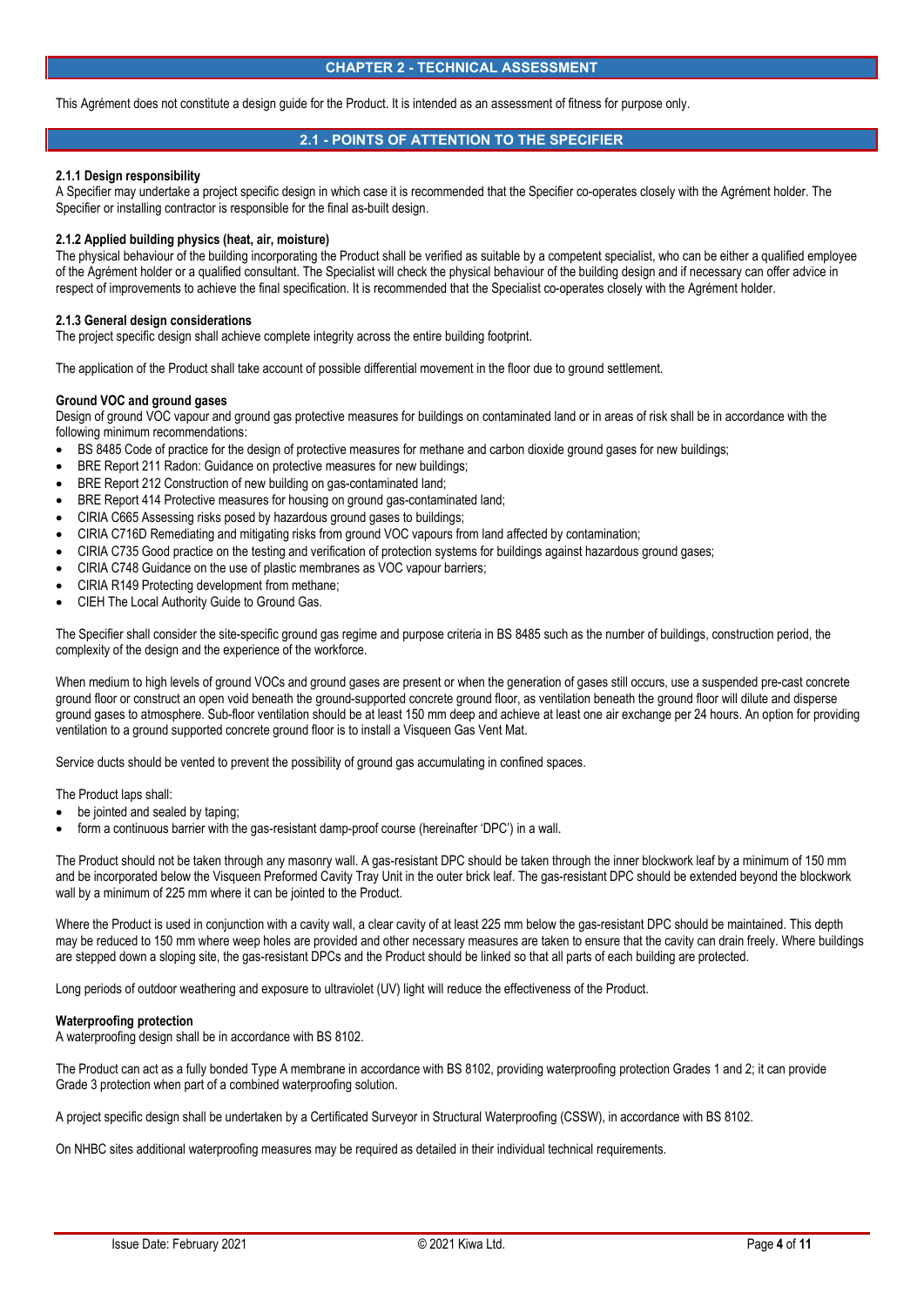## **2.1.4 Project specific design considerations**

For ground VOC and ground gas barrier applications, a pre-installation walkover site survey and subsequent desktop study is required to allow determination of the project specific design. This shall include:

- an assessment of the ground conditions;
- a site investigation to determine the nature and extent of the conditions, including geotechnical and contamination investigations, in accordance with BS EN 1997-2 (ground investigation and testing), BS EN ISO 14688-1 (classification of soil) and BS EN ISO 22476-1 (electrical field testing); this on-site testing should be supplemented by subsequent laboratory testing where necessary;
- investigating, assessing and managing risks from inhalation of ground VOCs in land affected by contamination, in accordance with CIRIA C665 and CIRIA C682;
- investigation for ground VOC and ground gas contamination, in accordance with BS 8576 and BS 10175.

The desktop study of the site shall include:

- review of the results of the pre-installation walkover site survey;
- assessment of the soils, geology, surface water, groundwater, current and historical land uses;
- a ground gas risk assessment and site characterisation, in accordance with CL:AIRE research bulletin RB 17 and CIRIA R152.

For waterproof, damp proof and tanking membrane applications, a desktop study is required to allow determination of the project specific design. This shall include an assessment of ground conditions and the groundwater table, in accordance with BS 8102.

#### **2.1.5 Permitted applications**

Only applications designed according to the specifications as given in this Agrément are allowed under this Agrément; in each case the Specifier will have to co operate closely with the Agrément holder/installer.

#### **2.1.6 Installer competence level**

The Product shall be installed strictly in accordance with the instructions of the Agrément holder and the requirements of this Agrément.

Installation can be undertaken by competent persons experienced in this sort of work.

#### **2.1.7 Delivery, storage and site handling**

The Product is delivered to site in large, single-wound rolls wrapped in polythene film, bearing the Product name, the Agrément holder's name and the BDA Agrément<sup>®</sup> logo incorporating the number of this Agrément. Each roll has a leaflet enclosed describing the Product and installation instructions.

Store the Product in accordance with the Agrément holder's requirements. Care shall be taken to:

- avoid exposure to direct sunlight and high or low temperatures for long periods of time;
- store in a well-ventilated covered area to protect from rain, frost and humidity;
- store away from possible ignition sources;
- store rolls of the Product horizontally on a flat surface and not stacked.

Care should be taken to avoid accidental damage to the Product when handling on-site.

#### **2.1.8 Durability**

The Product has adequate durability in respect of:

- watertightness after immersion in liquid alkali, in accordance with BS EN 1847 and BS EN 1928;
- watertightness after long term heat ageing, in accordance with BS EN 1928 and BS EN 1296;
- retention of physical properties after immersion in ground VOC liquid organic solvent blends, in accordance with CIRIA C748, BS EN 14414 and BS EN 14415.

#### The Product:

- is chemically inert and is not affected by acids and alkalis under normal service conditions;
- is not compatible with products containing pitch;
- will restrict the ingress of ground gases and remain effective against the ingress of water vapour and liquid water from the ground, during the lifetime of the building;
- will have a service life durability equivalent to that of the structure into which it is incorporated;
- has adequate resistance to liquid chemicals, including water.

When underfloor heating is installed, the Product shall be positioned between the concrete ground floor and insulation layer, and as such there will be no adverse effect on the Product from overheating under normal service conditions.

### **2.1.9 Maintenance and repair**

Once installed, and depending on the application, the Product shall be covered by concrete, backfill, an insulation layer and/or screed layer and does not require maintenance.

Punctures shall be repaired prior to application of the insulation layer and/or screed layer, concrete ground floor or backfill. Simple punctures are repaired using a patch of the Product, lapped and taped at least 150 mm beyond the puncture. Other repairs/patching of the Product can be done using Visqueen Pro Detailing Strip. For advice in respect of repair, consult the Agrément holder.

#### **Performance factors in relation to the Major Points of Assessment**

# **2.1.10 Moisture control**

Including when under hydrostatic pressure up to 60 kPa, the Product (subject to correct detailing) has adequate watertightness to provide a barrier to the passage of water vapour from the ground into the internal environment, in accordance with BS EN 1928.

The Product has adequate water vapour resistance to prevent water vapour transmission from the ground into a building in accordance with BS EN 1931.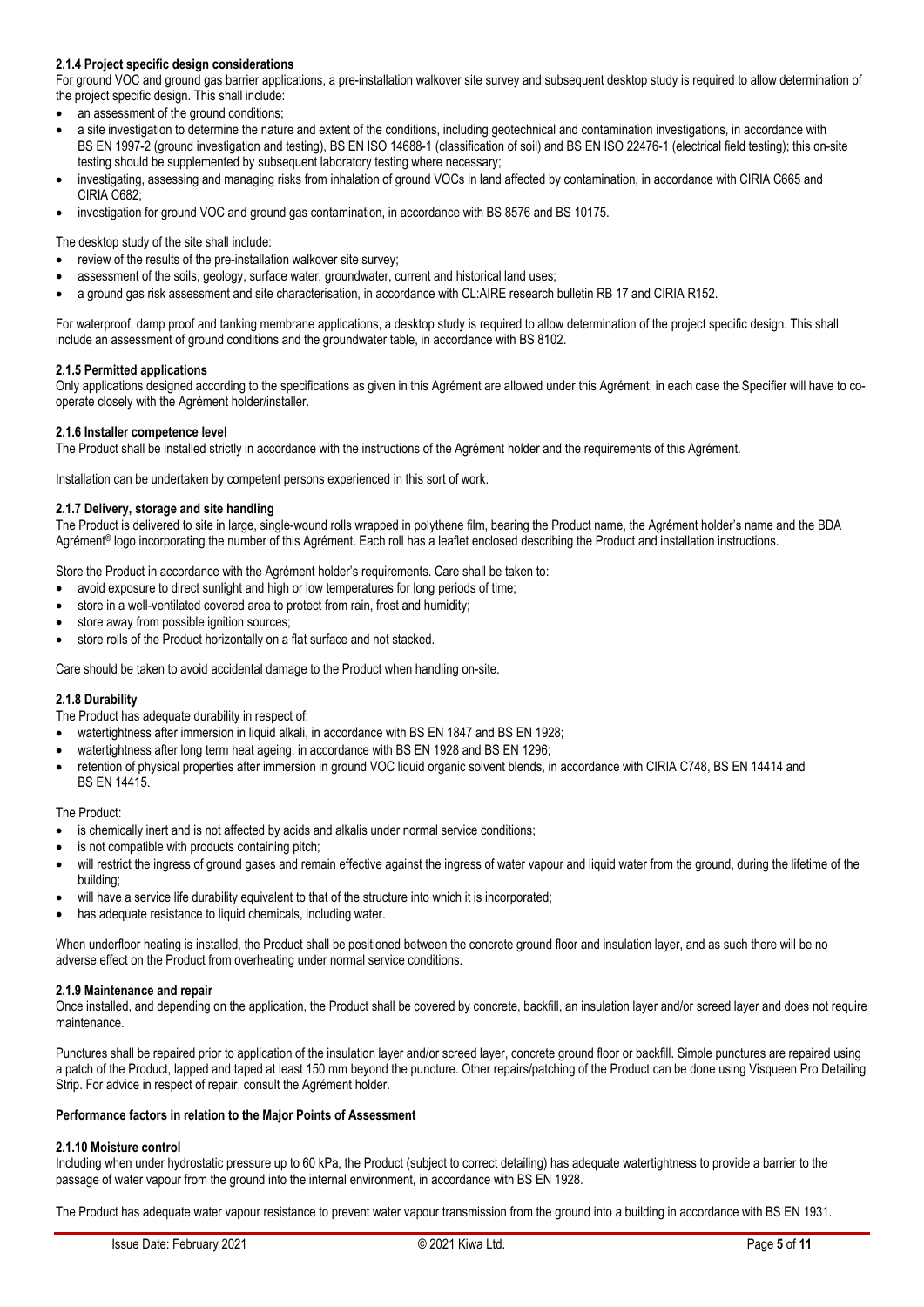## **2.1.11 Strength**

The grey textured top surface aids adhesion to concrete.

On a smooth or blinded surface, the Product will not be damaged by normal on-site foot traffic or activities associated with the placement of concrete or an insulation layer and/or screed layer. No protection of the Product is required in this situation.

In a vertical permanent shuttering and temporary formwork application, the Product may need protection with TreadGUARD 1500 against backfilling depending on the backfill material to be used.

The Product has adequate:

- resistance to static loading, in accordance with BS EN 12730;
- static puncture resistance, in accordance with BS EN ISO 12236;
- impact resistance in accordance with BS EN 12691;
- tensile strength of lap joints in accordance with BS EN 12317-2.

The Product has adequate tensile strength and elongation properties in accordance with BS EN 12311-2. The Product can stretch sufficiently underneath a pre cast concrete ground floor or an insulation layer and/or screed layer to accommodate typical settlement movement of a building.

The Product has adequate resistance to tearing (nail shank), in accordance with BS ISO 34-1 and BS EN 12310-1. The Product has adequate tear resistance and abrasion resistance which are beneficial during installation.

#### **2.1.12 Fire performance**

The Product has a reaction to fire classification of European Classification F\*(combustible), in accordance with BS EN 13501-1.

Once incorporated into a concrete ground floor, the Product is fully protected.

#### **2.1.13 Resistance to chemicals and ground gases**

The Product without joints will restrict ground VOC vapours and liquids, and radon, methane and carbon dioxide ground gas ingress into buildings; and meet the performance criteria for a ground gas resistant membrane as defined in BS 8485.

## **2.2 - EXAMPLES OF DETAILS**

**Diagram 1** - Typical suspended pre-cast concrete ground floor edge detail Diagram 2 - Typical existing wall abutment detail



- 1 Gas-resistant DPC<br>2 Visqueen Ultimate
- 2 Visqueen Ultimate GeoSeal<br>3 Visqueen Double Sided Tan
- Visqueen Double Sided Tape
- 4 Visqueen Ultimate Double Sided Tape
- 5 Visqueen Ultimate Gas Resistant (GR) Lap Tape
- 6 Visqueen GR SAM and Visqueen High Performance (HP) Tanking Primer
- 7 Visqueen Ultimate Retaining Discs at 400mm centres
- 8 Rigid insulation by others to support the DPC



- 
- 1 Visqueen Fixing Strip System withsuitable fixings 2 Visqueen Pro Detailing Strip and Visqueen High Performance (HP)
- Tanking Primer
- 3 Visqueen Ultimate GeoSeal
- 4 Visqueen GR SAM and Visqueen High Performance (HP) Tanking Primer
- 5 Visqueen TreadGUARD 1500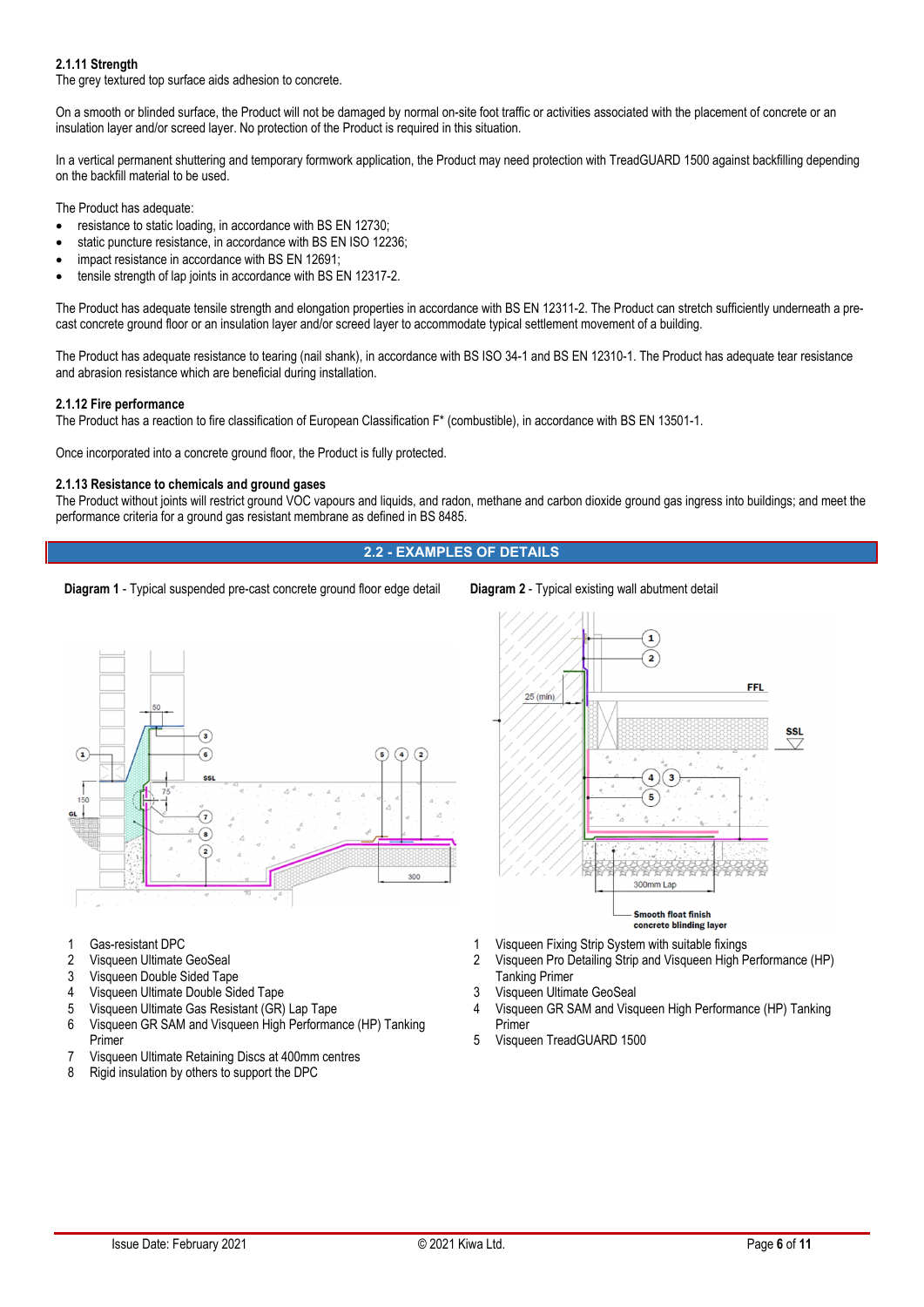## **2.3 - INSTALLATION**

The Product shall be installed strictly in accordance with the instructions of the Agrément holder and the requirements of this Agrément.

**2.3.1 Installer competence level** See section 2.1.6.

**2.3.2 Delivery, storage and site handling**

See section 2.1.7.

## **2.3.3 Project specific installation considerations**

For ground VOC and ground gas barrier applications, a pre-installation site survey and desktop study have been undertaken to allow determination of the project specific design. For waterproof, damp proof and tanking membrane applications, a desktop study has been undertaken to allow determination of the project specific design.

The Product shall be installed in accordance with the Agrément holder's recommendations and BS 8000-0; and BS 8102 and BS 8485 as appropriate.

In vertical permanent shuttering or temporary formwork applications, the Product may need protection with Visqueen TreadGUARD 1500 against backfilling (depending on the backfill material to be used).

When the Product is loose-laid, and the lap joints are taped, the air temperature should not be below 5°C or falling to prevent the risk of surface condensation affecting the tape adhesion.

Rolls of Visqueen Ultimate Double Sided Jointing Tape and Visqueen Ultimate Gas Resistant (GR) Lap Tape should be kept in a warm, dry place, to ensure the tape is workable and can be more easily applied.

The surface of the Product to be taped shall be dry and free from dirt.

The Product installation shall achieve complete continuity and integrity across the entire building footprint.

The Product shall be sealed at the perimeter and around service pipe penetrations using Visqueen Pro Detailing Strip.

In ground VOC and ground gas barrier applications, the Product installation shall be subject to third-party independent verification and testing to provide validation in accordance with CIRIA C735 and BS 8485.

### **2.3.4 Preparation**

The following works may be required prior to installation of the Product:

- in horizontal pre-applied applications, blind the surface over which the Product is to be applied with compacted soft sand or similar material to fill voids in the hardcore base;
- in waterproofing protection, repair any cracks and joints in the substrate and install an external drainage system as appropriate.

### **2.3.5 Outline installation procedure**

The key sequence for installation is:

- all applications:
	- $\circ$  the Product shall be rolled out with the grey, textured surface laid to receive the concrete when placed, ensuring that the sheet edges are aligned allowing adequate overlap for jointing;
	- o all lap joints should be a minimum of 150 mm and bonded using Visqueen Ultimate Double Sided Jointing Tape; the lap joints shall be firmly compressed using a hand roller during taping to ensure an adequate bond is achieved for complete adhesion and continuity; secure and seal taped lap joints using Visqueen Ultimate Gas Resistant (GR) Lap Tape.
- tanking and waterproofing applications:
	- o when using the Product in an external waterproofing application, hydrostatic pressure can be relieved by using Visqueen Protect & Drain;
	- $\circ$  a suitable drainage system should be incorporated, in accordance with the requirements of BS 8102. vertical permanent shuttering and temporary formwork applications:
- - $\circ$  the Product should be applied with the black, smooth surface facing the permanent shuttering, temporary formwork or an adjoining structure, with Visqueen Ultimate Retaining Discs to secure the leading edge of the Product;
	- $\circ$  a suitable power tool and 6 mm drill bit should be used to create a pilot hole in the Product;
	- $\circ$  Visqueen Ultimate Retaining Discs should be mechanically fixed using oval nails at maximum 400 mm centres;<br> $\circ$  the top edge of the Product should be kept to approximately 20 mm below the top edge of the planned conc
	- $\circ$  the top edge of the Product should be kept to approximately 20 mm below the top edge of the planned concrete level;<br>  $\circ$  once the concrete has set, the oval nails should be removed from the exposed face if temporary
	- o once the concrete has set, the oval nails should be removed from the exposed face if temporary formwork is used;
	- $\circ$  when temporary formwork is removed, the Visqueen Ultimate Retaining Discs should be visible on the black, smooth surface of the Product, prior to sealing over with Visqueen Pro Detailing Strip;
	- <sup>o</sup> ensure continuity of the Product with Visqueen Gas Resistant Self Adhesive Membrane (GR SAM). horizontal application below or above a concrete ground floor:
- 
- <sup>o</sup> when underfloor heating is being installed, the Product shall be positioned between the concrete ground floor and insulation layer. penetrations, corners and perimeter details:
- - $\circ$  all service pipe penetrations shall be properly detailed in accordance with the Agrément holder's instructions; in ground VOC and ground gas barrier applications, airtight seals shall be formed around all service pipe penetrations using taped Product or preformed Visqueen Ultimate Top Hat Units;
	- o external and internal corners should be bonded using Visqueen Ultimate Double Sided Jointing Tape, reinforced using Visqueen Pro Detailing Strip, and sealed using Visqueen Ultimate Gas Resistant (GR) Lap Tape; where this is not possible, and the three-dimensional shape corners required are complex, it is recommended that Visqueen Pre-formed Corner Units are bonded to the Product using Visqueen Ultimate Double Sided Jointing Tape and are sealed using Visqueen Ultimate Gas Resistant (GR) Lap Tape.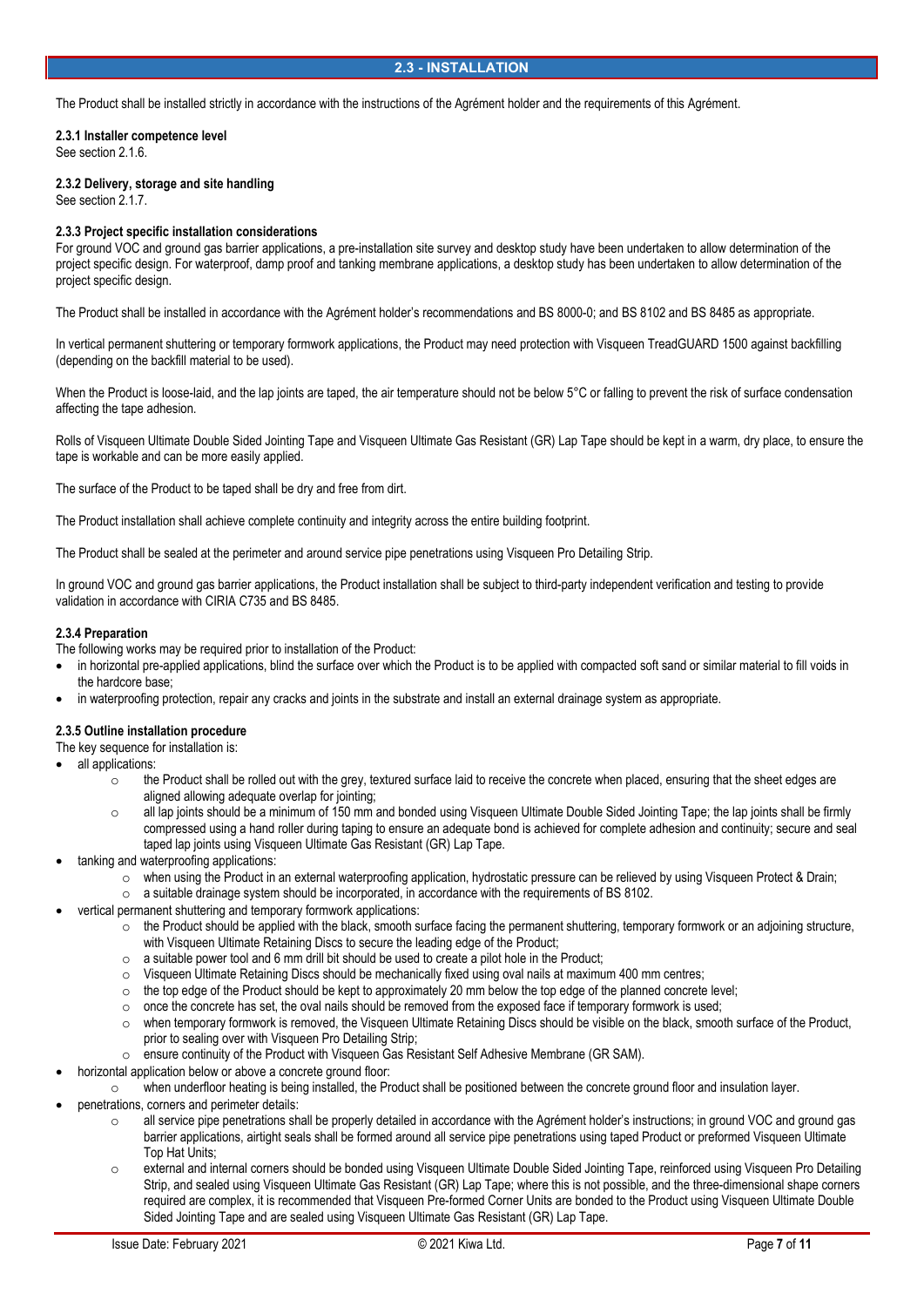## **2.3.6 Finishing**

The following finishing is required upon completion of the installation:

• for pre-applied horizontal applications, concrete is placed over the Product.

The Product shall be incorporated into a finished floor as soon as possible after installation. Care shall be taken to ensure that the Product is not punctured, stretched or displaced when applying a screed layer.

When ambient temperatures are above 25 °C or rising, the Product should be covered immediately after installation.

In vertical shuttering/formwork applications, the Product may require protection with Visqueen TreadGUARD 1500 before backfilling operations commence.

## **2.4 - INDEPENDENTLY ASSESSED PRODUCT CHARACTERISTICS**

## **2.4.1 Moisture control**

| <b>Test</b>                                                                                           | Result                                         |  |
|-------------------------------------------------------------------------------------------------------|------------------------------------------------|--|
| Watertightness, in accordance with BS EN 1928 method B at 60 kPa for 24 hours - membrane without      | Pass, dry                                      |  |
| ioints                                                                                                |                                                |  |
| Watertightness, in accordance with BS EN 1928 method A at 60 kPa for 24 hours - membrane with taped   |                                                |  |
| ioints                                                                                                | Pass, dry                                      |  |
| Water vapour transmission of membrane without joints, in accordance with BS EN 1931 method B,         | 7.31 x 10 <sup>-10</sup> kg/(m <sup>2</sup> s) |  |
| desiccant and 75 % RH, density of moisture flow rate                                                  |                                                |  |
| Moisture resistance factor $(\mu)$ of membrane without joints, in accordance with BS EN 1931 method B | $4.33 \times 10^{5}$                           |  |
| Water vapour permeability of membrane without joints, in accordance with BS EN 1931 method B          | $0.063$ g/m <sup>2</sup> day                   |  |
| Water vapour resistance of membrane without joints, in accordance with BS EN 1931 method B            | 2142 MNs/a                                     |  |

#### **2.4.2 Strength**

| <b>Test</b>                                                                                                                 |                        | <b>Result</b>                                 |                          |
|-----------------------------------------------------------------------------------------------------------------------------|------------------------|-----------------------------------------------|--------------------------|
| Tensile strength of membrane lap joints, in accordance with BS EN 12317-2, at grip separation speed of<br>100 mm per minute |                        | 598 N                                         |                          |
|                                                                                                                             | Longitudinal direction | Tensile stress                                | 23.6 N/mm <sup>2</sup>   |
|                                                                                                                             |                        | Elongation at max. force                      | 701 %                    |
| Tensile strength and elongation, in accordance with                                                                         |                        | Elongation at break                           | 701 %                    |
| BS EN 12311-2 method B                                                                                                      | Transverse direction   | Tensile stress                                | $22.4$ N/mm <sup>2</sup> |
|                                                                                                                             |                        | Elongation at max. force                      | 705 %                    |
|                                                                                                                             |                        | Elongation at break                           | 706 %                    |
| Machine direction<br>Tear strength resistance (trouser tear), in accordance with BS ISO 34-1<br>method A<br>Cross direction |                        |                                               | 79.6 kN/m                |
|                                                                                                                             |                        |                                               | 75.8 kN/m                |
| Tear strength resistance (angle tear, no nick), in accordance with BS ISO 34-1<br>method B                                  |                        | Machine direction                             | 128.3 N                  |
|                                                                                                                             |                        | Cross direction                               | 126.9 N                  |
| Resistance to tearing (nail shank), in accordance with BS EN 12310-1                                                        |                        | Longitudinal direction                        | 720 N                    |
|                                                                                                                             |                        | Transverse direction                          | 750 N                    |
| Puncture strength<br>Static puncture resistance, in accordance with BS EN ISO 12236<br>Puncture displacement                |                        | 2850 N                                        |                          |
|                                                                                                                             |                        |                                               | $112.8 \text{ mm}$       |
| Impact resistance hard support, in accordance with BS EN 12691 method A                                                     |                        | No punctures at mean drop height 700 mm       |                          |
| Impact resistance soft support, in accordance with BS EN 12691 method B                                                     |                        | No punctures at mean drop height > 2000<br>mm |                          |
| Resistance to static loading, in accordance with BS EN 12730 method B on hard concrete support                              |                        | Pass at 20 kg applied load                    |                          |

## **2.4.3 Fire Performance**

| Test                                                                                      | Result                                                                             |
|-------------------------------------------------------------------------------------------|------------------------------------------------------------------------------------|
| 13501-<br>accordance with<br>DC<br>i EN<br>Reaction<br>e classification.<br>to fire<br>כס | .<br>$\ddot{\phantom{0}}$<br>(combustible<br>lassification '<br>∟uropean<br>، بابا |

## **2.4.4 Resistance to chemicals and ground gases**

| <b>Test</b>                                                                                                                                                                                              |                   | Result                                       |                                 |
|----------------------------------------------------------------------------------------------------------------------------------------------------------------------------------------------------------|-------------------|----------------------------------------------|---------------------------------|
| Gas transmission rate of unjointed membrane to C748 ground VOC vapours -<br>100 % concentration nine challenge chemicals, in accordance with<br>BS ISO 15105-2 by equal pressure method, 2 days at 23 °C | benzene           | $0.08$ ml/m <sup>2</sup> /day                | $67.7$ mg/m <sup>2</sup> /day   |
|                                                                                                                                                                                                          | toluene           | $0.09$ ml/m <sup>2</sup> /dav                | 75.9 mg/m $^{2}$ /day           |
|                                                                                                                                                                                                          | ethyl benzene     | $0.11$ ml/m <sup>2</sup> /dav                | 90.7 mg/m $^{2}$ /day           |
|                                                                                                                                                                                                          | xylene            | $0.01$ ml/m <sup>2</sup> /dav                | $6.5 \text{ mg/m}^2/\text{day}$ |
|                                                                                                                                                                                                          | hexane            | $0.03$ ml/m <sup>2</sup> /dav                | 19.1 mg/m $^{2}$ /day           |
|                                                                                                                                                                                                          | vinyl chloride    | Gas                                          | $2.5 \text{ mg/m}^2/\text{day}$ |
|                                                                                                                                                                                                          | tetrachloroethene | $0.00$ ml/m <sup>2</sup> /day                | $6.2 \text{ mg/m}^2/\text{day}$ |
|                                                                                                                                                                                                          | trichloroethylene | $0.00$ ml/m <sup>2</sup> /dav                | $3.1 \text{ mg/m}^2/\text{day}$ |
|                                                                                                                                                                                                          | naphthalene       | Solid                                        | $0.3$ mg/m <sup>2</sup> /day    |
| Radon permeability k, in accordance with SP Method no. 3873                                                                                                                                              |                   | $<$ 3.0 x 10 <sup>12</sup> m <sup>2</sup> /s |                                 |
| Ground gas transmission rate of methane of unjointed membrane by differential-pressure methods, in                                                                                                       |                   | $<$ 4.94 ml/m <sup>2</sup> /dav/atm          |                                 |
| accordance with BS ISO 15105-1 at 23 °C, 0 % RH for 24 hours                                                                                                                                             |                   |                                              |                                 |
| Ground gas transmission rate of carbon dioxide of unjointed membrane by differential-pressure methods, in<br>accordance with BS ISO 15105-1 at 23 °C, 0 % RH for 2 days                                  |                   | 17 ml/m <sup>2</sup> /day/atm                |                                 |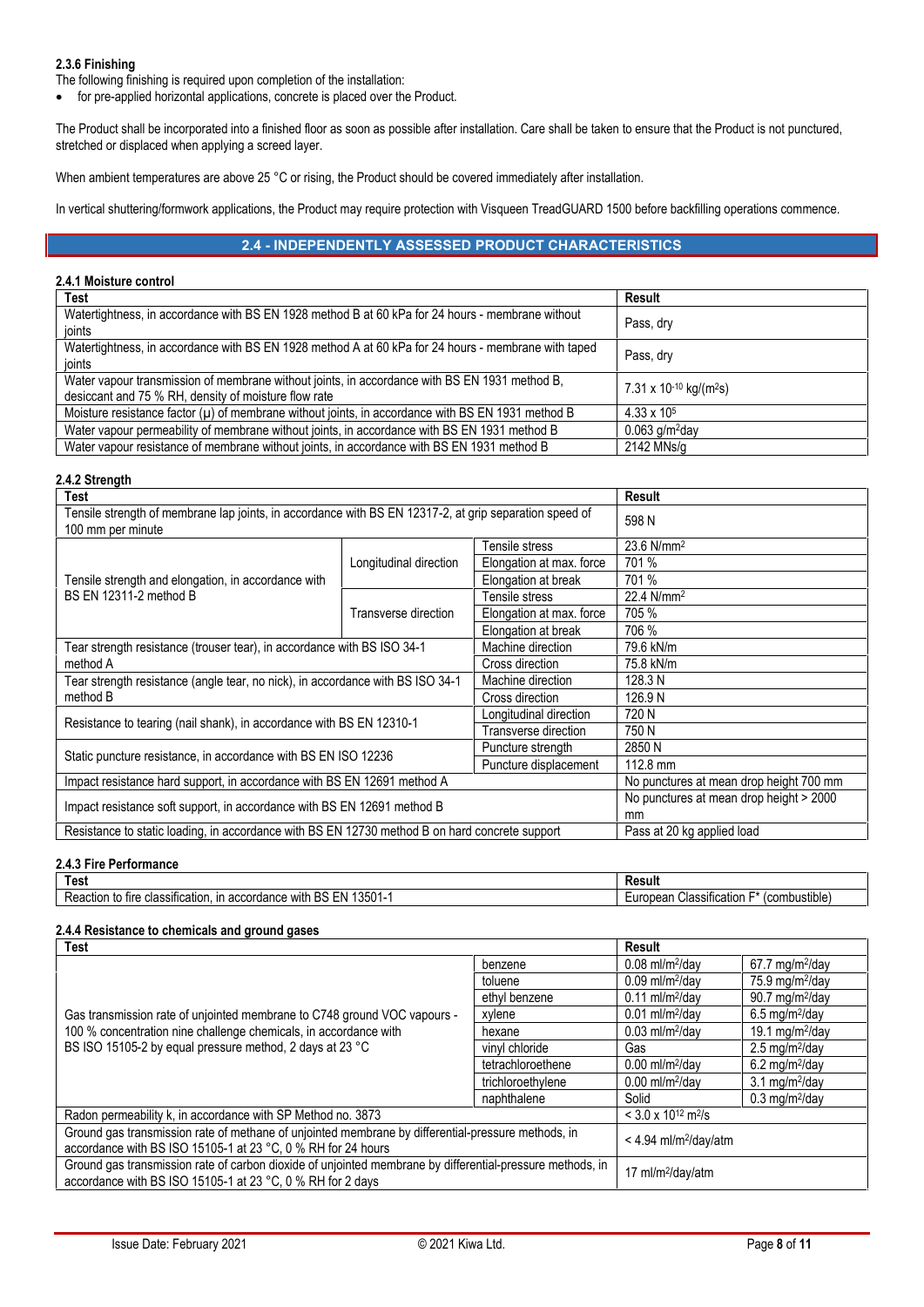## **2.4.5 Durability**

| ב.ה.ט השום כ                                                                                                                                                                                                                         |                         |               |
|--------------------------------------------------------------------------------------------------------------------------------------------------------------------------------------------------------------------------------------|-------------------------|---------------|
| Test                                                                                                                                                                                                                                 |                         | <b>Result</b> |
| Watertightness - water penetration resistance after artificial heat ageing by 12 weeks at 70 °C, in<br>accordance with BS EN 1296, then exposure to 60 kPa water pressure for 24 hours, in accordance with<br>BS EN 1928 method B    |                         | Pass, dry     |
| Watertightness - after alkali immersion in a saturated solution of Ca(OH) <sub>2</sub> for 28 days, in accordance with<br>BS EN 1847, then exposure to 60 kPa water pressure for 24 hours, in accordance with BS EN 1928<br>method B |                         | Pass, dry     |
| Property changes of membrane without joints after immersion in ground VOC                                                                                                                                                            | Thickness change        | $-3.06%$      |
| liquid organic solvent blends VOC Blend 1, 25 % each at 50 °C for 56 days, in                                                                                                                                                        | Weight change           | $-1.88%$      |
| accordance with CIRIA C748, BS EN ISO 527-1 and BS EN ISO 527-3:                                                                                                                                                                     | Tensile strength change | $-20.1%$      |
| benzene<br>toluene<br>ethyl benzene<br>o, m, p xylene isomer blend                                                                                                                                                                   | Elongation change       | 0.9%          |
| Property changes of membrane without joints after immersion in ground VOC                                                                                                                                                            | Thickness change        | 2.04 %        |
| liquid organic solvent blends VOC Blend 2, 12.5 % each at 50 °C for 56 days,                                                                                                                                                         | Weight change           | 2.82 %        |
| in accordance with CIRIA C748, BS EN ISO 527-1 and BS EN ISO 527-3:                                                                                                                                                                  | Tensile strength change | $-20.2%$      |
| benzene<br>toluene<br>ethyl benzene<br>o, m, p xylene isomer blend<br>xylene<br>$\overline{\phantom{a}}$<br>hexane<br>tetrachloroethene<br>trichloroethylene                                                                         | Elongation change       | $-20.5%$      |

## **2.5 - PRODUCT COMPONENTS AND ANCILLARY ITEMS**

## **2.5.1 Components included within the scope of this Agrément**

The following components are integral to use of the Product:

- Visqueen Ultimate GeoSeal membrane 41 m long by 2.44 m wide roll, 1.0 mm thick, roll coverage 100 m<sup>2</sup>;
- Visqueen Ultimate Double Sided Jointing Tape 100 mm by 15 m double-sided self-adhesive blue butyl strip tape for bonding the membrane laps;
- Visqueen Ultimate Gas Resistant (GR) Lap Tape 150 mm by 10 m single-sided self-adhesive with an integral foil for sealing the membrane laps.

### **2.5.2 Ancillary items falling outside the scope of this Agrément**

Ancillary items detailed in this section may be used in conjunction with the Product but fall outside the scope of this Agrément:

- High Performance Vapour Barrier a vapour control layer;
- Visqueen Adjustable Z vent & Air Brick plastic venting solution;
- Visqueen Fixing Strip System plastic strip and nails for securing a DPC to the inner blockwork leaf of a masonry wall;
- Visqueen Double Sided Tape 10 m long by 50 mm wide double-sided adhesive tape;
- Visqueen TreadGUARD 1500 a heavy-duty protection board used to prevent damage to the Product;
- Visqueen Gas Vent Mat a 25 mm thick vent mat that forms a void to collect and exhaust VOCs and ground gases;
- Visqueen Zedex CPT DPC a high-performance, flexible DPC and cavity tray;
- Visqueen Preformed Cavity Tray Unit built-in and surface fixed design options; standard sizes available for a range of cavity widths, reduces the installation time of DPC cavity tray at complex/awkward junctions, simplify detailing at corners, changes of level, etc.;
- Visqueen Vapour Barrier single wound polyethylene sheeting with vapour resistance > 530 MNs/g which reduces the risk of cracks in screed, to omit the risk of interstitial condensation within a structure, as well as improving the general airtightness of the building;
- Visqueen DPC Surface Fixing System a semi-flexible black plastic strip, 2 m long, 25 mm to 30 mm wide. The strip is pre-drilled at approximate 150 mm centres (13 to 14 holes per strip) - secures DPC to cavity wall constructions. The insulation pins are available in two options:
	- $\circ$  masonry (including blockwork, cast concrete etc) A grey plastic fixing pin with a central nail. Hammering the central nail into the body of the fixing expands the fixing securing it in the drilled hole. Supplied in a box of 50;
		-
- o insulation a black plastic, fir-tree, push-fit fixing pin. Supplied in a bag of 500 pins;<br>Visqueen Ultimate Retaining Discs a plastic disc head 35 mm diameter with a 50 mm long shaft supplied in boxes of 500; secures GeoSeal to vertical applications such as permanent shuttering, temporary formwork or adjoining structures;
- Visqueen Protect & Drain available in 12 mm and 25 mm thicknesses; used to protect the Product during back-filling operations and to promote the drainage of water away from a structure;
- Visqueen Cavity Drain Membrane System V20 Cavity Drain Membrane, V8 Wall Membrane and Cavity Drain Components (range of drainage channels, pumps, sumps and alarms); the components provide mechanical drainage solutions for all below-ground structures where a cavity drain system is being installed and is designed to be fully maintainable, in accordance with BS 8102;
- Visqueen Gas Resistant Self Adhesive Membrane (Visqueen GR SAM) self-adhesive membrane with integral aluminium foil for resistance to methane;
- Visqueen High Performance (HP) Tanking Primer a black elastomeric bituminous priming solution; suitable for green concrete and damp surfaces;
- Visqueen Ultimate Top Hat Unit preformed top hat unit for ground gas-tight sealing around service entry pipe penetrations;
- Visqueen Pro Detailing Strip self-adhesive strip used for sealing at complex junctions, terminations and stanchions, around column penetrations and for repairs/patching of Product damaged during installation;
- Visqueen Pre-formed Corner Unit black HDPE internal and external corner units;
- Visqueen Pre-formed Unit used at doorways and thresholds;
- gas-resistant DPC a flexible polyethylene DPC with an aluminium foil designed to prevent the transmission of methane ground gas;
- rigid polystyrene insulation floor insulation.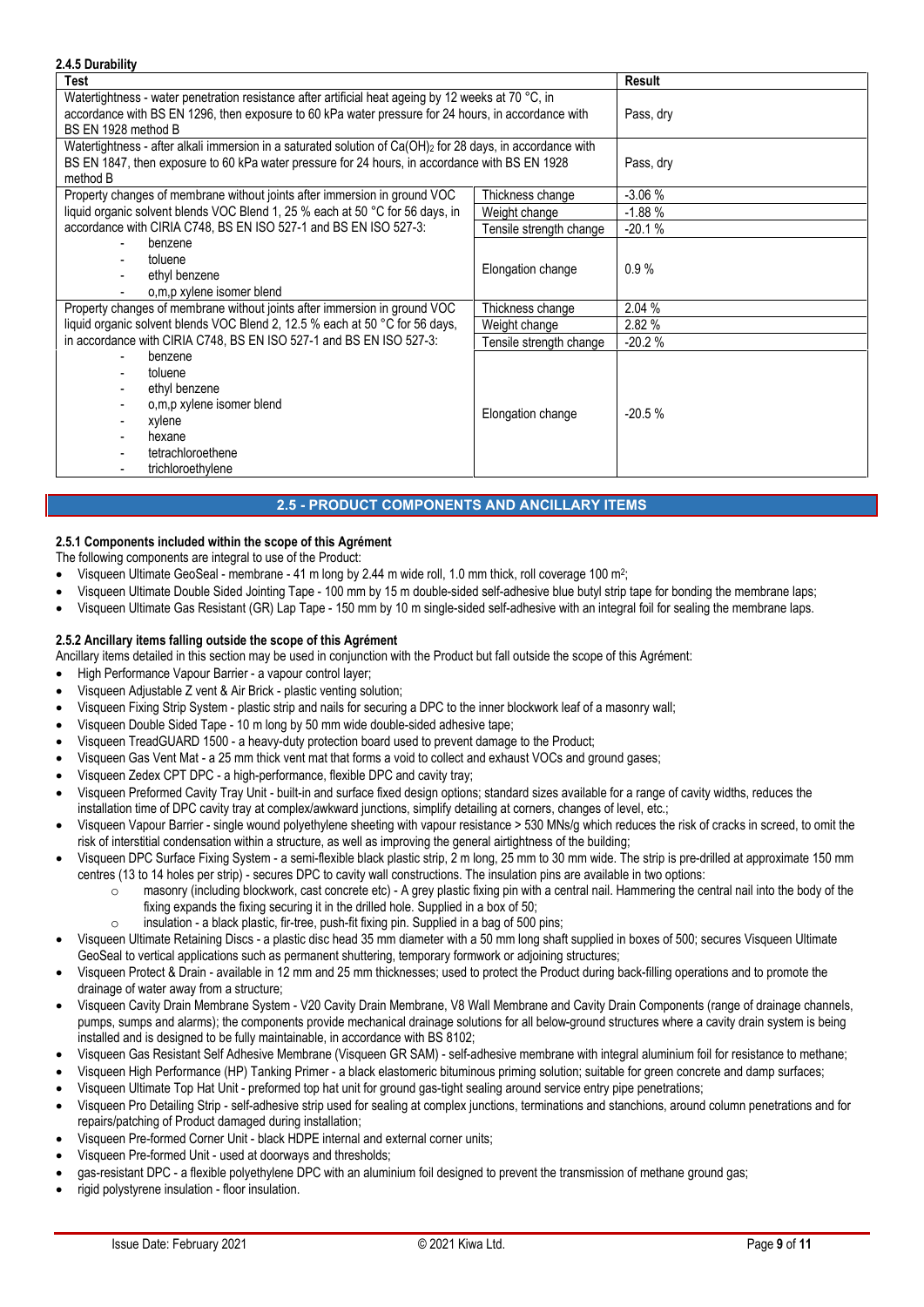## **CHAPTER 3 - CDM, NATIONAL BUILDING REGULATIONS AND THIRD-PARTY ACCEPTANCE**

**3.1 - THE CONSTRUCTION (DESIGN AND MANAGEMENT) REGULATIONS 2015 AND THE CONSTRUCTION (DESIGN AND MANAGEMENT) REGULATIONS (NORTHERN IRELAND) 2016**

Information in this Agrément may assist the client, Principal Designer/CDM co-ordinator, designer and contractors to address their obligations under these Regulations.

## **3.2 - NATIONAL BUILDING REGULATIONS**

In the opinion of Kiwa Ltd., the Product, if installed and used in accordance with Chapter 2 of this Agrément, can satisfy or contribute to satisfying the relevant requirements of the following national Building Regulations.

## **3.2.1 - ENGLAND THE BUILDING REGULATIONS 2010 AND SUBSEQUENT AMENDMENTS**

- C1(2) Preparation of site and resistance to contaminants the Product can contribute to separating the occupants from contaminants in the ground
- C2(a) Resistance to moisture floors/basements incorporating the Product can contribute to protecting a building from ground moisture
- Regulation 7(1) Materials and workmanship the Product is manufactured from suitably safe and durable materials for the application and can be installed to give a satisfactory performance

# **3.2.2 - WALES**

# **THE BUILDING REGULATIONS 2010 AND SUBSEQUENT AMENDMENTS**

- C1(2) Preparation of site and resistance to contaminants the Product can contribute to separating the occupants from contaminants in the ground
- C2(a) Resistance to moisture floors/basements incorporating the Product can contribute to protecting a building from ground moisture
- Regulation 7(1) Materials and workmanship the Product is manufactured from suitably safe and durable materials for the application and can be installed to give a satisfactory performance

#### **3.2.3 - SCOTLAND THE BUILDING (SCOTLAND) REGULATIONS 2004 AND SUBSEQUENT AMENDMENTS**

- **3.2.3.1 Regulations 8(1) Durability, workmanship and fitness of materials**
- The Product is durable and fit for its intended purpose
- **3.2.3.2 Regulation 9 Building standards - construction**
- 3.1 Site preparation harmful and dangerous substances the Product can contribute to separating a building and occupants from harmful or dangerous substances
- 3.4 Moisture from the ground floors/basements incorporating the Product can contribute to protecting a building from moisture penetration from the ground
- 7.1(a)(b) Statement of sustainability the Product can contribute to satisfying the relevant Requirements of Regulation 9, Standards 1 to 6 and therefore will contribute to a construction meeting a bronze level of sustainability as defined in this Standard
- **3.2.3.3 Regulation 12 Building standards - conversions**
- All comments given under Regulation 9 also apply to this Regulation, with reference to Schedule 6

## **3.2.4 - NORTHERN IRELAND**

**THE BUILDING REGULATIONS (NORTHERN IRELAND) 2012 AND SUBSEQUENT AMENDMENTS**

- 23(a)(b) Fitness of materials and workmanship floors/basements incorporating the Product are suitable and can be adequately prepared and applied
- Regulation 26(1)(b) Site preparation and resistance to contaminants the Product can contribute to separating a building and occupants from harmful contaminants
- Regulation 28(a)(b) Resistance to moisture and weather floors/basements incorporating the Product can contribute to protecting a building from the passage of moisture from the ground and the weather

### **3.3 - THIRD-PARTY ACCEPTANCE**

**NHBC** - In the opinion of Kiwa Ltd., the Product, if installed, used and maintained in accordance with this Agrément, can satisfy or contribute to satisfying the relevant requirements in relation to NHBC Standards, Chapters 4.1 Land quality - managing ground conditions, 5.1 Substructure and ground-bearing floors, 5.2 Suspended ground floors and 5.4 Waterproofing of basements and other below-ground structures.